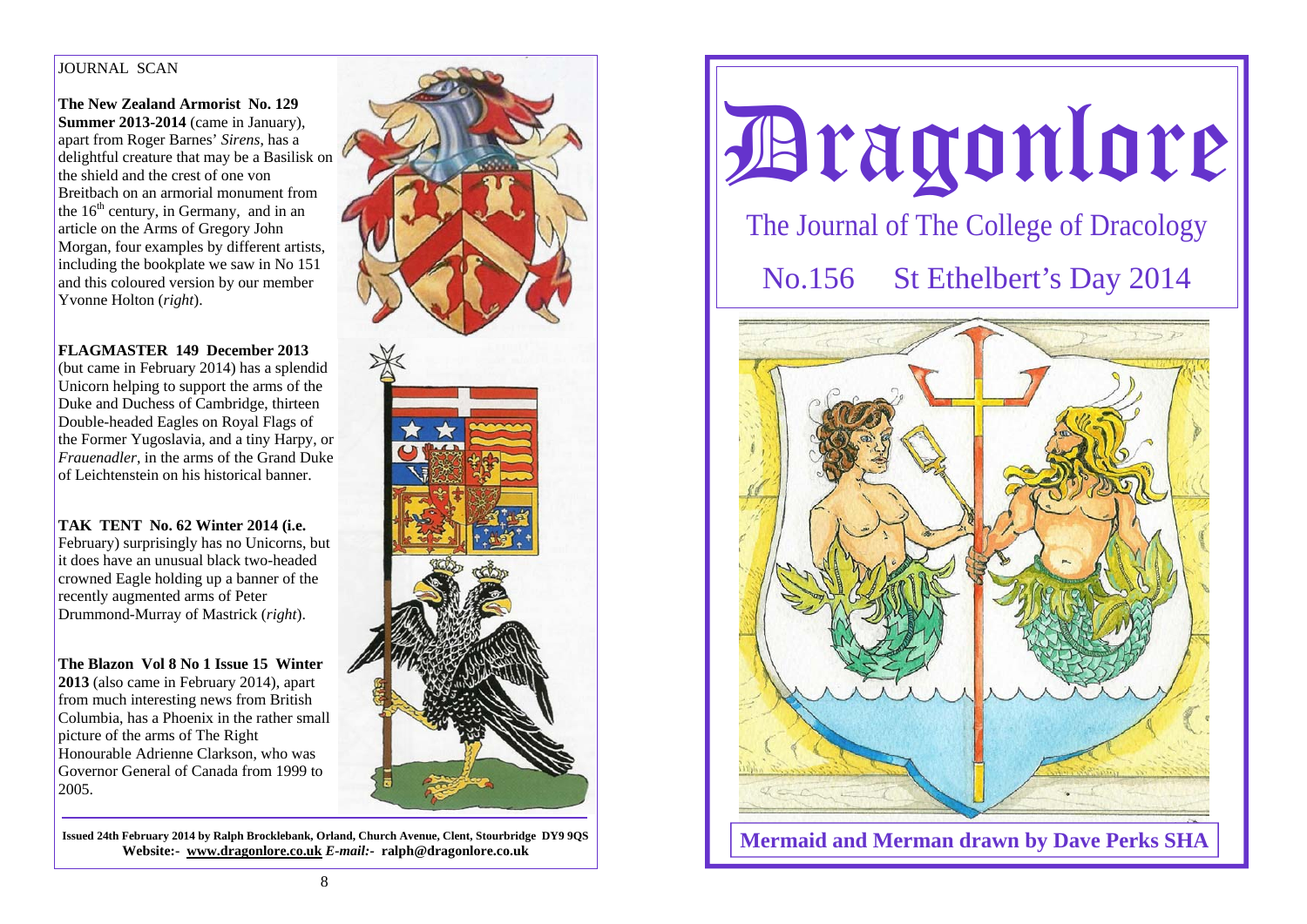

 **The College of Dracology for the Study of Fabulous Beasts** 



Saint Ethelbert, whose feast day falls on  $24<sup>th</sup>$  February, was dealt with in No 82 in 2007, and there is little to add to what was written then. He was one of England's early saints.

Today is also dedicated to Saint Matthias, one of the Apostles, who was the replacement for Judas, and therefore not present at the Last Supper.

**Dave Perks** has drawn a number of fabulous creatures for us, a selection being shown in No 153. His latest effort, the Mermaid and Merman shown on the cover, fits in well with the current theme, covering both Christopher Howse's *Sacred Mysteries* column from *The Daily Telegraph* of Saturday  $8<sup>th</sup>$  February 2014 on the subject of Mermaids and Sirens, and also the essay on Sirens by **Roger Barnes** from *The New Zealand Armorist, No.129*, both quoted in full here. We are grateful to Roger and to Gregor Macaulay, Editor of the *Armorist*, for letting us have colour versions of some of the illustrations which he had printed in monochrome ("shades of grey"). Roger is a master dracologist and a great artist, as we have seen before, and his scholarly contributions are always welcome. To carry on the series, here are a couple more of Dave's drawings, the Basilisk and the Hydra (*compare with Jim Winstanley's version in No 151*). There are more to come.



 The modern arms of Warsaw (*below left*) have a red field with a mermaid brandishing a sword (both *Proper*) and holding a round, golden shield. The round shield is sometimes charged with the Polish eagle *en umbra / adumbrated* (*i.e.*  depicted with only an outline or shadow).





 Above (*right*) is "The Maid of Warsaw," badge of the 2<sup>nd</sup> Polish Corps. In 1944, its Commander gave the soldiers of the British  $7<sup>th</sup>$ Hussars the right to wear the badge. It is now worn as a sleeve badge (in red and white) by the successor regiment, The Queen's Royal Hussars.

 The siren (as illustrated in the medieval fashion right) could be used in heraldry, although not necessarily with a musical instrument, to symbolize both the modern warning siren and the dangers associated with the work of emergency rescue services. And also, perhaps, the recklessness of some of those being rescued.

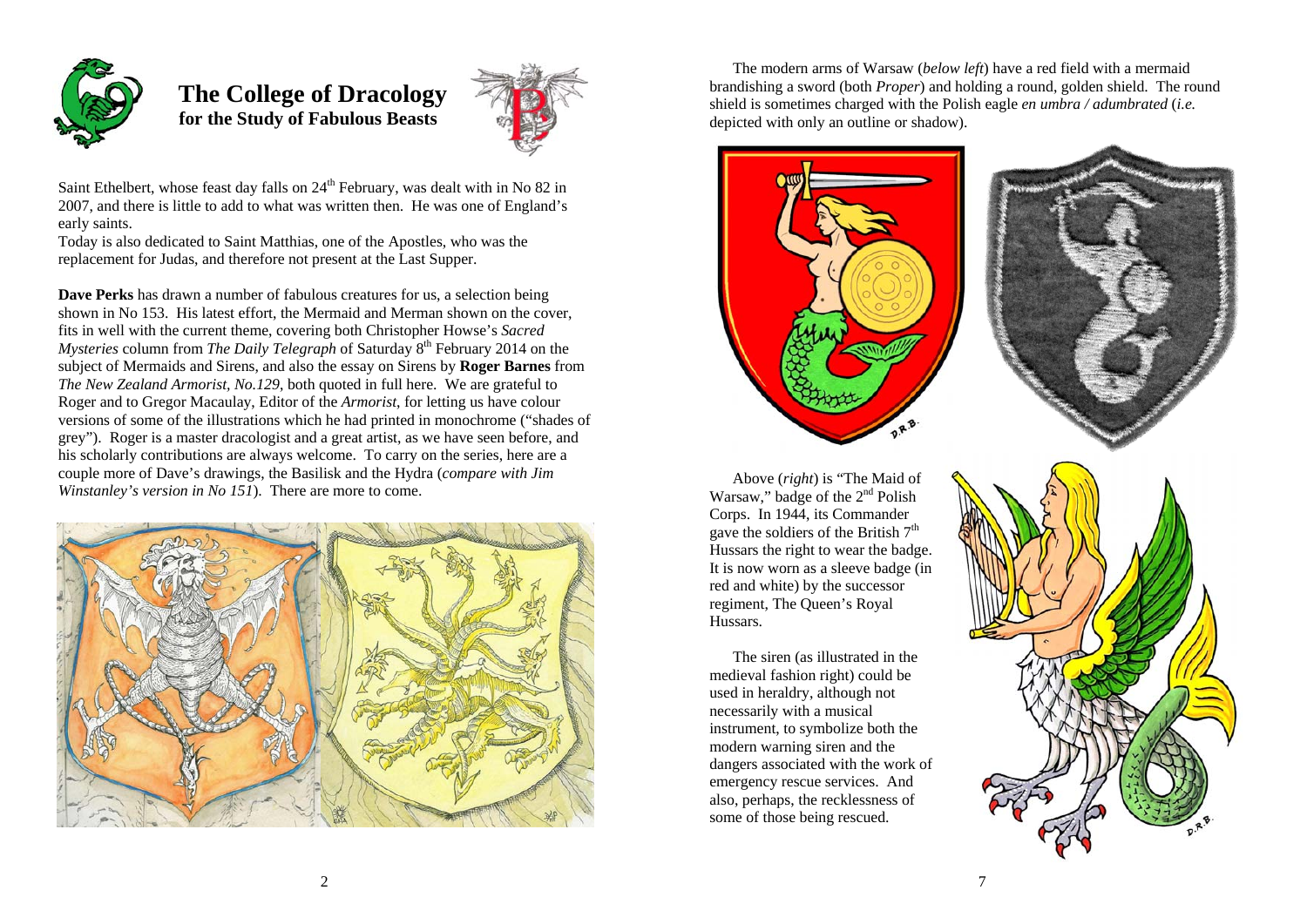

*Three sirens with a comb and two fishes, but no musical instruments.*  (From the Worksop Bestiary, English,  $12<sup>th</sup>$  century.)

melodies will suddenly become the prey of their enemies or even the devil.

 Many of the monsters which we find in heraldry were drawn from medieval bestiaries and Greek mythology. Other than an example given by Rodney Dennys [*see Dragonlore No 51*] of a supporter that looks like a harpy but might have been intended for a siren (depicted as a bird with a woman's head), the only siren in heraldry of which I am aware is that of the old arms of the Polish city of Warsaw. However, this creature started, it seems, as a man-headed dragon, changed during the  $15<sup>th</sup>$  and  $16<sup>th</sup>$  centuries into a siren (*right*, from a book cover dated 1659) and is now a mermaid representing Melusina from the River Vistula, which flows through the city. The sword and the round shield are all that remain from the original.



## **THE MERMAID ON THE CHURCH ROOF** *by Christopher Howse*

A lovely book has just come out, about some of the most lively and beautiful medieval sculpture in Britain. It is by Alex Woodcock, a stonemason, who has also published scholarly work on the art.

 His new book (Impress Books, £9.99), illustrated in colour, is called *Of Sirens and Centaurs*. The odd thing is that there are, I'd argue, no sirens in it. Let me explain.

 Stunning pieces of carving at Exeter cathedral, on which the book focuses as a prime collection of sculpture in situ, depict mermaids. The one pictured here is on a roof-boss in the most sacred part of the cathedral before the high altar. Her tail used to be coloured with silver leaf.

 Dr Woodcock is right to say that it is hard to substantiate a moral interpretation of mermaids as representing earthly passions catching unwary Christians (shown sometimes as fishes in their grasp). As he points out, mermaids often figure in the water that St.Christopher fords, in the paintings that often



decorated the wall opposite the church door. Some mermaids look vainly into mirrors. The impression is that they were just creatures likely to be encountered in fabled seas.

 By the high Middle Ages, mermaids and sirens had become hopelessly confused. The classical tale of sirens is in the Odyssey, where sailors risked being lured to their deaths by their song. They had "wynges and clawes" as John Trevisa, the  $14<sup>th</sup>$ century encyclopedist, noted.

 Some woman-birds are depicted at Exeter. A carved misericord in the choir shows a woman with the body of a bird, except that the bird's legs are her arms, ending in hands. Facing her is a similar male hybrid, and they seem to hold hands affectionately.

 Dr Woodcock calls them "harpy-like," as I might too. But the word *harpy* was not found in English until 1540, 300 years after the misericords were carved. There was the Latin *harpyia*, meaning the rapacious winged agent of vengeance of classical myth. But that can't fit this misericord carving – which is certainly not a siren in any sense either.

 To complicate things, a quite separate meaning for *siren* was current in the Middle Ages, to translate the Latin *sirenae* in Isaiah's lament for the ruin of Babylon. The Authorised Version of 1611 has: "Owls shall dwell there, and satyrs shall dance there. And the wild beasts of the islands shall cry in their desolate houses, and dragons in their pleasant palaces." The word *dragons* stands for *sirenae*, which here in the Middle Ages were taken to be a kind of flying serpent. A Wycliffite version in English has "winged adders." Whatever *sirenae* meant, it couldn't be mermaids, dancing in the Mesopotamian desert.

 Dr Woodcock's exploration of the theme of sirens is so full of ideas that it sometimes made me want to argue back. He says, for example, that "popular revels